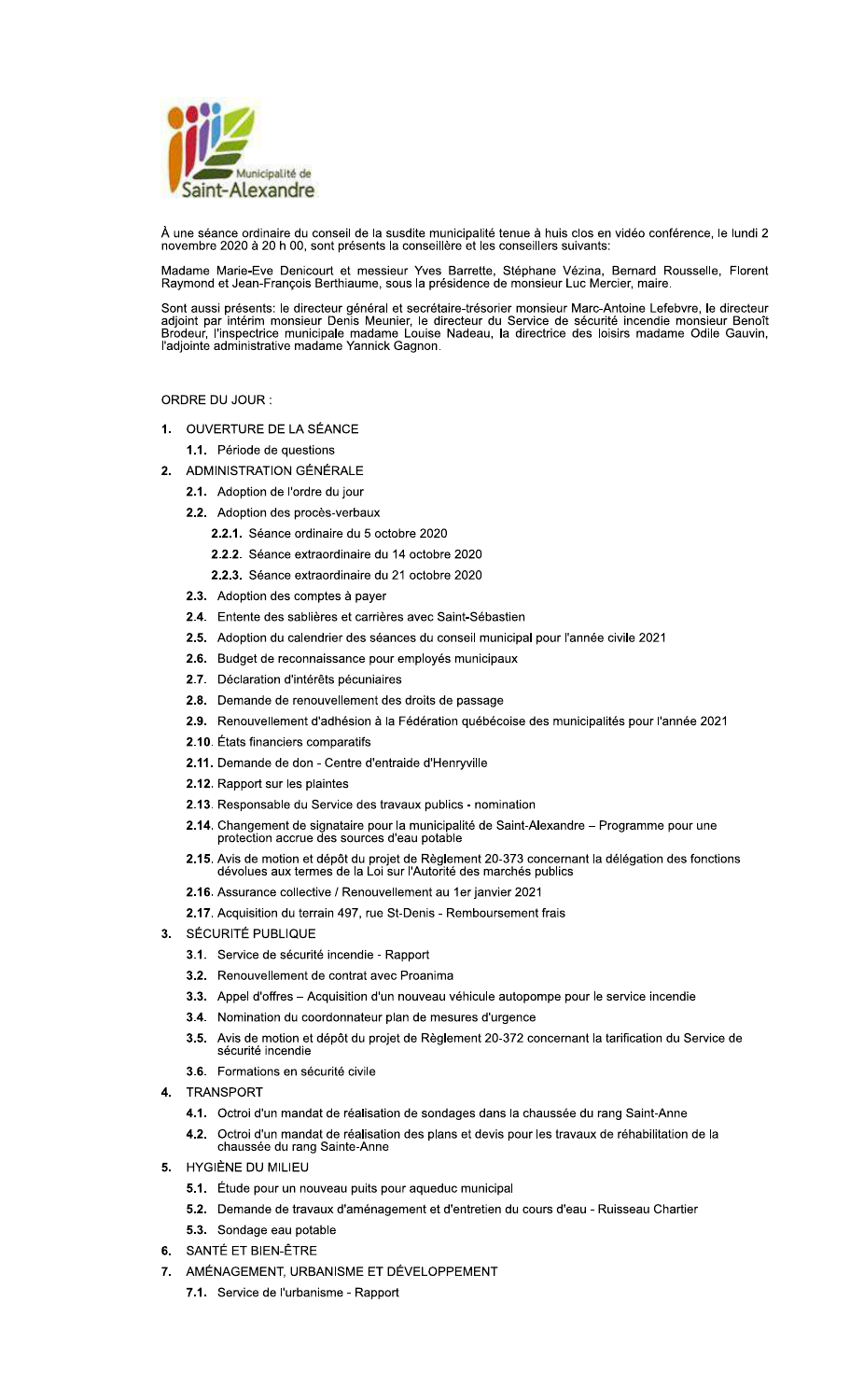- $7.2.$ (380, rue Boulais) ation du comité consultatif d'urbanisme pour la de **7.2.** Recommandation du comité consultatif d'urbanisme pour la dérogation mineure 20-05 lot 5 171 776<br>
18. (380, rue Boulais)<br> **7.3.** Enlèvement d'un button sableux lot 4 389 805 et 4 389 804 - Demande CPTAQ<br> **7.4.** Manda
	- un button sabieux lot 4 389 805 et 4 389 804 Demande CPTAQ
	- **7.4.** Mandat pour realisation de la politique de l'arbre et des vegetaux
	- 8. LOISIRS ET CULTURE
		- 8.1. ALSA Demande de support pour le camp de jour
		- 8.2. Rapport du Service des loisirs, culture et communications
	- 9. CORRESPONDANCE
	- 10. AFFAIRES DIVERSES
	- 11. PÉRIODE DE QUESTIONS
	- 12. CLOTURE DE LA SEANCE

# $\mathbf{1}$ .

Les membres presents a l'ouverture de la seance formant duorum, l'assemblee est de

11. PÉRIODE DE QUESTIONS<br>
12. CLÔTURE DE LA SÉANCE<br>
Les membres présents à l'ouverture de la séance formant auorum, l'assemblée est déclarée<br>
régulièrement constituée par le maire, monsieur Luc Mercier à 20 h 00.<br>
Période Conformement aux dispositions de la loi, le maire invite les personnes présentes à poser des<br>questions aux membres du conseil municipal. De plus, le public a été invité à présenter ses questions aux membres du conseil municipal. De plus, le public à été invité à présenter ses<br>questions au conseil municipal, par écrit en transmettant leur demande par le moyen de leur choix (poste, télécopieur, courriel ou livré à l'hôtel de ville). **Periode de questions**<br>Conformément aux dispositions de la loi, le maire<br>questions aux membres du conseil municipal. De<br>questions au conseil municipal, par écrit en transmet<br>(poste, télécopieur, courriel ou livré à l'hôtel

### $2<sub>1</sub>$ ADMINISTRATION GÉNÉRALE

20-11-258 Adoption de l'ordre du jour

II est propose par le conseiller Bernard Rousselle, appuve par le conseiller Jean-François<br>Berthiaume et résolu d'adopter l'ordre du jour tel que présenté en gardant le point affaires diverses ouvert et en ajoutant le point 5.3 S*ondage eau potable.* Zu-11-258 Madeption de l'ordre du jour<br>Il est proposé par le conseiller Bernard Rousselle, appuvé par le conseiller Jean-Francois<br>Berthiaume et résolu d'adopter l'ordre du jour tel que présenté en gardant le point affaires

Adoptée à l'unanimité

#### 20-11-25 by Seance ordinaire du 5 octobre 2020

**CONSIDERANT QUE** le proces-verbal a ete transmis aux membres du conseil dans les delais<br>prescrits pour qu'ils en fassent lecture;

 $C$ ONSIDERANT QUE les membres du conseil ont individuellement pris connaissance du e la seance ordinaire du 5 octobre 2020;

CONSIDÉRANT QUE ceux-ci renoncent à la lecture du procès-verbal;

Séance ordinaire du 5 octobre 2020<br>
CONSIDÉRANT QUE le procès-verbal a été transmis aux membres du<br>
prescrits pour qu 'lis en fassent lecture;<br>
CONSIDÉRANT QUE les membres du conseil ont individuellement pris<br>
verbal de la **Adoption des procès-verbaux<br>
Séance ordinaire du 5 octobre 2020<br>
CONSIDÉRANT QUE le procès-verbal a été transmis aux membres du conseil dans les délais<br>
prescrits pour qu'ils en fassent lecture;<br>
CONSIDÉRANT QUE les membr** Séance ordinaire du 5 octobre 2020<br>
CONSIDÉRANT QUE le procès-verbal a été transmis aux membres du conseil dans les délais<br>
prescrits pour qu'ils en fassent lecture;<br>
CONSIDÉRANT QUE les membres du conseil ont individuelle adc le procès-verbal a été transmis aux mem<br>
infassent lecture;<br>
les membres du conseil ont individuelleme<br>
dinaire du 5 octobre 2020;<br>
ceux-ci renoncent à la lecture du procès-verb<br>
il est proposé par le conseiller Yves Ba<br>
s e la seance ordinaire du 5 octobre 2020 tel que reaige. **EN CONSÉQUENCE**, il est proposé par le conseiller Yves Barrette, a<br>Stéphane Vézina et résolu d'adopter le procès-verbal de la séance ordina<br>que rédigé.<br>**Séance extraordinaire du 14 octobre 2020**<br>**CONSIDÉRANT QUE** le procè

Adoptee a l'unanimite

### 20-11-26 bu seance extraordinaire du 14 octobre 2020

u conseil dans les delais prescrits pour qu 'ils en fassent lecture;

 $\text{CONSIDE}$  KANT QUE les membres du conseil ont individuellement pris connaissance du e la seance extraordinaire du 14 octobre 2020;

CONSIDÉRANT QUE ceux-ci renoncent à la lecture du procès-verbal;

Adoptée à l'unanimité<br>
Séance extraordinaire du 14 octobre 2020<br>
CONSIDÉRANT QUE le procès-verbal a été transmis aux membres du conseil dans les délais<br>
prescrits pour qu'ils en fassent lecture;<br>
CONSIDÉRANT QUE les membre Séance extraordinaire du 14 octobre 2020<br>
CONSIDÉRANT QUE le procès-verbal a été transmis aux membres du consei<br>
prescrits pour qu'ils en fassent lecture;<br>
CONSIDÉRANT QUE les membres du conseil ont individuellement pris c , appuye par le conseiller Stephane vezina et resolu d'ado le procès-verbal a été transmis aux memb<br>fassent lecture;<br>les membres du conseil ont individuellemen<br>raordinaire du 14 octobre 2020;<br>leux-ci renoncent à la lecture du procès-verba<br>il est proposé par le conseiller Florent R e la seance extraordinaire du 14 octobre zuzu tel que redige. **EN CONSÉQUENCE**, il est proposé par le conseiller Florent Raymond,<br>Stéphane Vézina et résolu d'adopter le procès-verbal de la séance extra<br>2020 tel que rédigé.<br>**Séance extraordinaire du 21 octobre 2020**<br>**CONSIDÉRANT QUE**

Adoptee a runanimite

#### 20-11-26 b1 Seance extraordinaire du 21 octobre 2020

u conseil dans les delais prescrits pour qu 'ils en fassent lecture;

 $\text{COMSIDE}$  EXAMPLE THE MEMBERS OF CONSET ON INQUAL CONSTRAINT PRIS CONDISIONS ON  $\text{A}$ e la seance extraordinaire du 21 octobre 2020;

CONSIDÉRANT QUE ceux-ci renoncent à la lecture du procès-verbal;

Adoptée à l'unanimité<br>
Séance extraordinaire du 21 octobre 2020<br>
CONSIDÉRANT QUE le procès-verbal a été transmis aux membres du conseil dans les délais<br>
prescrits pour qu'ils en fassent lecture;<br>
CONSIDÉRANT QUE les membre Séance extraordinaire du 21 octobre 2020<br>
CONSIDÉRANT QUE le procès-verbal a été transmis aux membres du conseil dans les délais<br>
prescrits pour qu'ils en fassent lecture;<br>
CONSIDÉRANT QUE les membres du conseil ont indivi ado a été transmis aux membres du conseil d<br>
conseil ont individuellement pris connaissan<br>
octobre 2020;<br>
à la lecture du procès-verbal;<br>
par la conseillère Marie-Eve Denicourt, apésolu d'adopter le procès-verbal de la séance<br> consellier Jean-François Berthiaume et resolu d'adopter le proces-verbal de la seance extraordinaire<br>du 21 octobre 2020 tel que rédigé.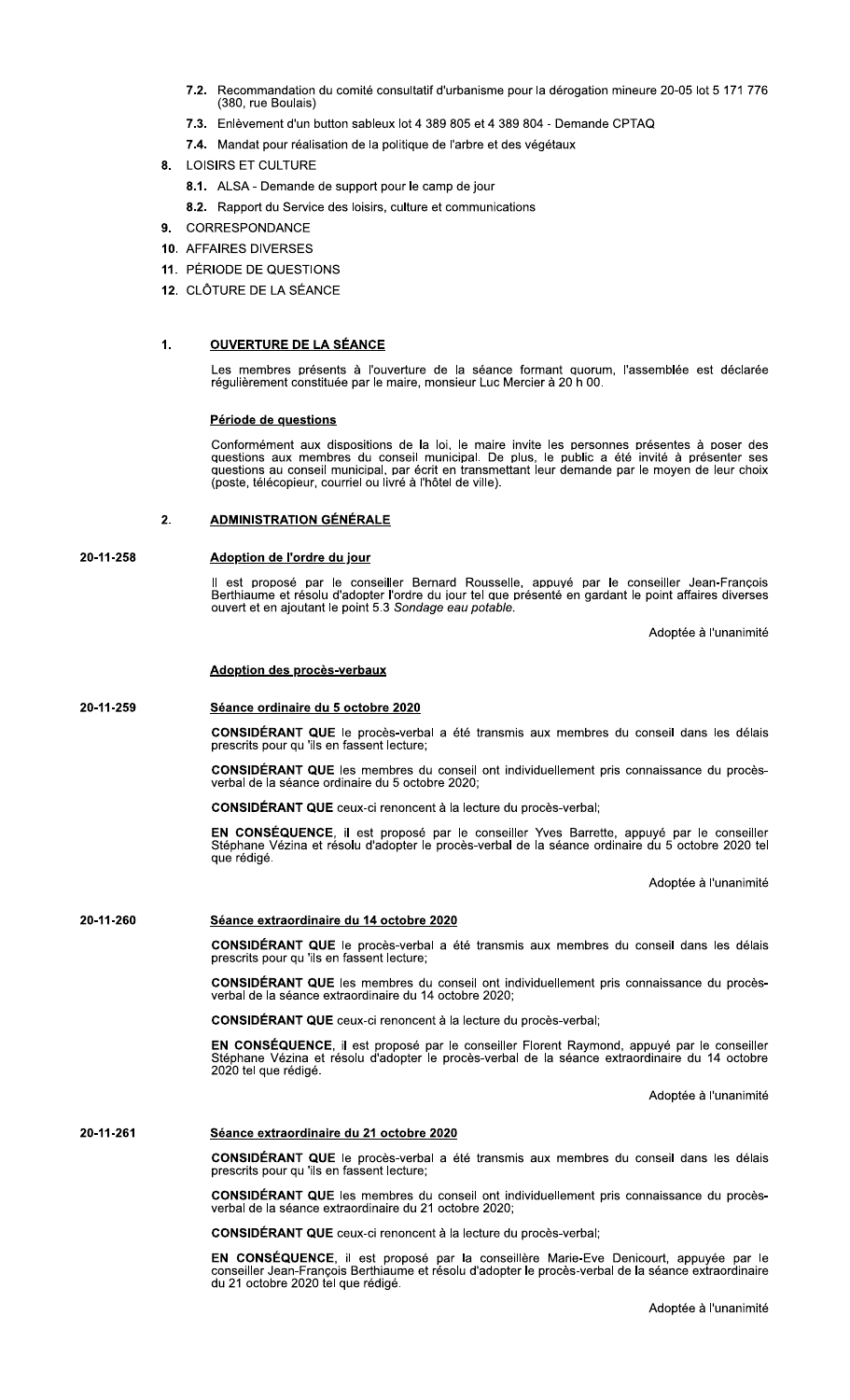20-11-262

# Adoption des comptes à payer

ATTENDU QUE le conseil municipal a pris connaissance de la liste des chèques émis, des virements bancaires effectués par la Municipalité ainsi que la liste des comptes à payer pour le mois novembre 2020, et, s'en déclare satisfait;

**ATTENDU QU'il y a lieu de les accepter, et d'autoriser le paiement de ces derniers:** 

EN CONSÉQUENCE, il est proposé par le conseiller Yves Barrette, appuyé par le conseiller Florent Raymond

et résolu d'accepter la liste des comptes à payer ainsi que la liste des chèques émis et paiements bancaires pour un total de 277 751,08 \$ et autorisation est donnée au directeur général et secrétaire-trésorier de payer le

| Prélèvements automatiques | 3853 à 3881                       | pour         | 84 581.65 \$                    |
|---------------------------|-----------------------------------|--------------|---------------------------------|
| Chèques fournisseurs      | 81489 à 81546<br>81547 à 81560    | pour<br>pour | 134 700.24 \$<br>9 9 2 7 .60 \$ |
| Rémunération              | 501373 à 501431<br>#CH 7376, 7377 | pour         | 48 541.59 \$                    |

Adoptée à l'unanimité

#### 20-11-263 Entente des sablières et carrières avec Saint-Sébastien

ATTENDU QUE le Conseil municipal a adopté le 23 septembre dernier sa résolution 20-09-222 concernant le partage des redevances provenant des carrières et sablières avec la Municipalité de Saint-Sébastien par laquelle la Municipalité offre de partager 50% des redevances;

ATTENDU QUE dans sa résolution 2020-10-195 du 6 octobre, la Municipalité de Saint-Sébastien réclame plutôt 60% des redevances jusqu'au 30 septembre 2022;

ATTENDU QU'après analyse de la contre-proposition, le conseil municipal juge équitable sa proposition du 23 septembre dernier;

EN CONSÉQUENCE, il est proposé et résolu

que compte tenu de ce qui précède le Conseil municipal informe la Municipalité de Saint-Sébastien qu'il maintient sa proposition du 23 septembre dernier selon sa résolution 20-09-222.

Adoptée à l'unanimité

#### 20-11-264 Adoption du calendrier des séances du conseil municipal pour l'année civile 2021

CONSIDÉRANT QUE l'article 148 du Code municipal du Québec prévoit que le conseil doit établir. avant le début de chaque année civile, le calendrier de ses séances ordinaires pour la prochaine<br>année, en fixant le jour et l'heure du début de chacune;

### EN CONSÉQUENCE, il est proposé par le conseiller Bernard Rousselle, appuyé par le conseiller Jean-François Berthiaume et résolu;

QUE le calendrier ci-après soit adopté relativement à la tenue des séances ordinaires du conseil municipal pour 2021, celles-ci se tiendront le lundi et débuteront à 20 h 00 :

- 11 janvier  $(2^e$  lundi)
- 1<sup>er</sup> février (1<sup>er</sup> lundi)
- $\bullet$  1<sup>er</sup> mars (1<sup>er</sup> lundi)
- 
- 6 avril (1<sup>er</sup> mardi)<br>(5 avril : Lundi de Pâques)
- $\bullet$  3 mai (1<sup>er</sup> lundi)
- 7 juin  $(1<sup>er</sup>$  lundi)
- 5 juillet  $(1<sup>er</sup>$  lundi)
- $\bullet$  2 août (1<sup>er</sup> lundi)
- 
- 7 septembre (1<sup>er</sup> mardi)<br>*(6 septembre : Fête du Travail)*
- $\bullet$  4 octobre (1<sup>er</sup> lundi)
- 
- 15 novembre (3<sup>e</sup> lundi)<br>(7 novembre : Élections municipales)
- 6 décembre (1<sup>er</sup> lundi)

QU'un avis public du contenu du présent calendrier soit publié conformément à la loi qui régit la municipalité.

Adoptée à l'unanimité

#### 20-11-265 Budget de reconnaissance pour employés municipaux

CONSIDÉRANT QU'il est de coutume qu'à la fin de l'année civile, la municipalité de Saint-Alexandre organise un événement dans le cadre du Temps des fêtes afin de souligner le travail des employés  $minic$ inaux

CONSIDÉRANT QU'en raison de la pandémie de la COVID-19, un tel événement ne peut se produire en raison des consignes sanitaires ;

CONSIDÉRANT QUE le conseil municipal de Saint-Alexandre veut tout de même démontrer sa reconnaissance envers les employés municipaux ;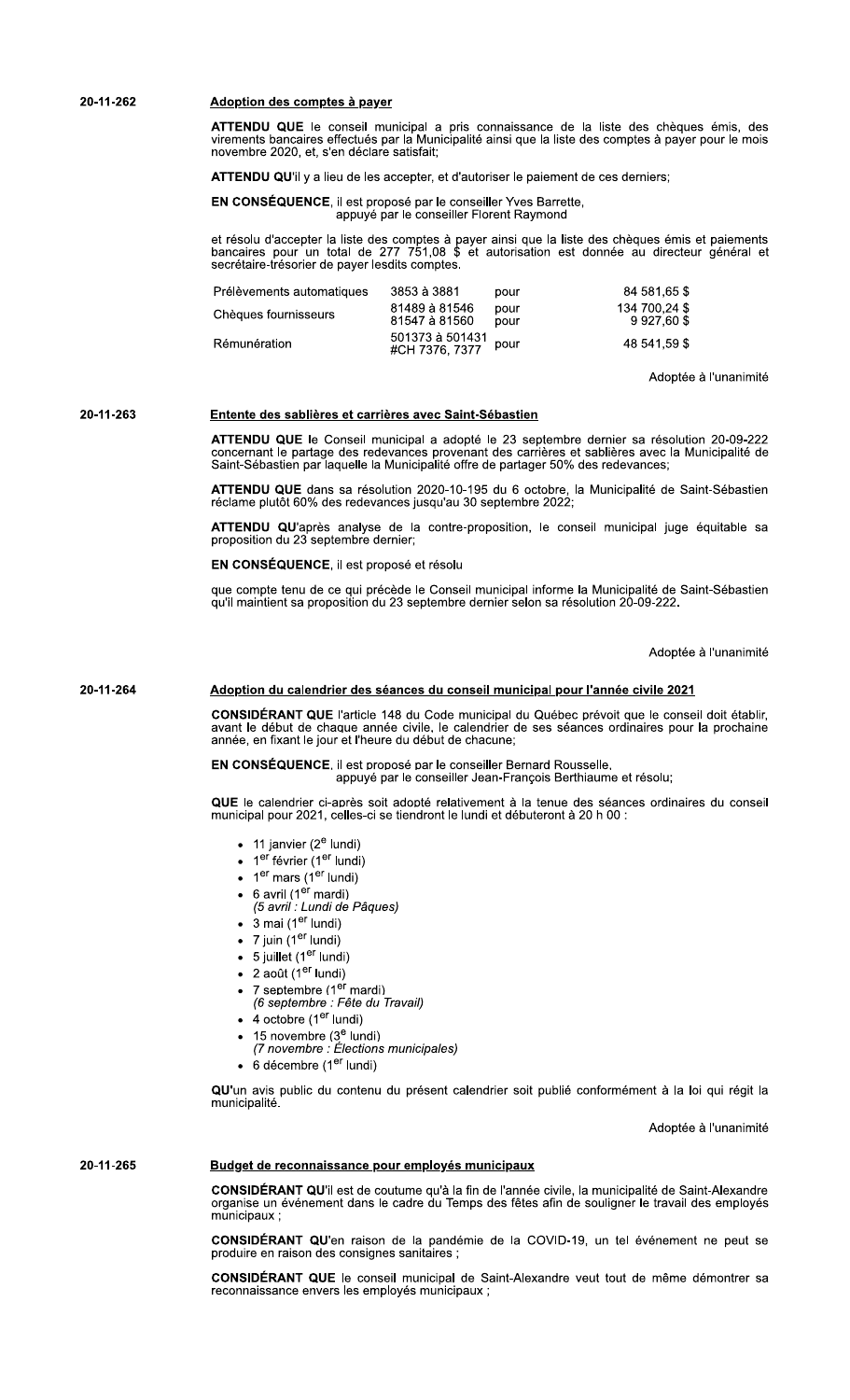|           | et résolu que le conseil municipal de Saint-Alexandre autorise un budget maximal de 1000\$ pour<br>effectuer un cadeau de reconnaissance aux employés municipaux de Saint-Alexandre afin de<br>souligner leur travail pour l'année 2020.                                                                                                                                                                                                                                                               |
|-----------|--------------------------------------------------------------------------------------------------------------------------------------------------------------------------------------------------------------------------------------------------------------------------------------------------------------------------------------------------------------------------------------------------------------------------------------------------------------------------------------------------------|
|           | Adoptée à l'unanimité                                                                                                                                                                                                                                                                                                                                                                                                                                                                                  |
| 20-11-266 | Déclaration d'intérêts pécuniaires                                                                                                                                                                                                                                                                                                                                                                                                                                                                     |
|           | Il est proposé par le conseiller Yves Barrette, appuyé par le conseiller Jean-François Berthiaume et<br>résolu de prendre acte du dépôt devant le Conseil des déclarations d'intérêts pécuniaires des<br>membres du conseil de la municipalité de Saint-Alexandre dont messieurs Luc Mercier, Yves<br>Barrette, Stéphane Vézina, Bernard Rousselle, Florent Raymond, Jean-François Berthiaume ainsi<br>que madame Marie-Eve Denicourt.                                                                 |
|           | Adoptée à l'unanimité                                                                                                                                                                                                                                                                                                                                                                                                                                                                                  |
| 20-11-267 | Demande de renouvellement des droits de passage                                                                                                                                                                                                                                                                                                                                                                                                                                                        |
|           | Il est proposé par le conseiller Bernard Rousselle, appuvé par le conseiller Florent Raymond et<br>résolu d'accepter le renouvellement de circulation des véhicules hors route (VHR) du Club Riverain<br>V.T.T. sur le rang Saint-Joachim pour la saison 2020-2021.                                                                                                                                                                                                                                    |
|           | Adoptée à l'unanimité                                                                                                                                                                                                                                                                                                                                                                                                                                                                                  |
| 20-11-268 | Renouvellement d'adhésion à la Fédération québécoise des municipalités pour l'année 2021                                                                                                                                                                                                                                                                                                                                                                                                               |
|           | Il est proposé par le conseiller Stéphane Vézina, appuyé par le conseiller Florent Raymond et résolu<br>de renouveler l'adhésion à la Fédération québécoise des municipalités pour l'année 2021 au<br>montant de 3 495,00 \$ taxes incluses.                                                                                                                                                                                                                                                           |
|           | Adoptée à l'unanimité                                                                                                                                                                                                                                                                                                                                                                                                                                                                                  |
| 20-11-269 | <b>États financiers comparatifs</b>                                                                                                                                                                                                                                                                                                                                                                                                                                                                    |
|           | <b>ATTENDU QUE</b> conformément à l'article 176.4 du Code municipal le secrétaire-trésorier dépose,<br>lors de la dernière séance ordinaire du conseil tenue au moins quatre semaines avant la séance où<br>le budget de l'exercice financier suivant doit être adopté, deux états comparatifs.                                                                                                                                                                                                        |
|           | • Le premier compare les revenus et dépenses de l'exercice financier courant, réalisés<br>jusqu'au dernier jour du mois qui s'est terminé au moins 15 jours avant celui où l'état est<br>déposé, et ceux de l'exercice précédent qui ont été réalisés au cours de la période<br>correspondante de celui-ci.<br>• Le second compare les revenus et dépenses dont la réalisation est prévue pour l'exercice<br>financier courant, au moment de la préparation de l'état et selon les renseignements dont |
|           | dispose alors le secrétaire-trésorier, et ceux qui ont été prévus par le budget de cet exercice.                                                                                                                                                                                                                                                                                                                                                                                                       |
|           | ATTENDU QUE le secrétaire-trésorier a préparé lesdits rapports et les dépose au Conseil municipal:                                                                                                                                                                                                                                                                                                                                                                                                     |
|           | EN CONSÉQUENCE, il est proposé par le conseiller Jean-François Berthiaume,<br>appuyé par la conseillère Marie-Eve Denicourt                                                                                                                                                                                                                                                                                                                                                                            |
|           | et résolu que le Conseil municipal prend acte du dépôt de l'état comparatif des revenus et dépenses<br>d'octobre 2020 par rapport à octobre 2019 ainsi qu'un état comparatif des revenus et dépenses<br>estimés au 31 décembre 2020 par rapport au budget 2020. Un estimé au 31 décembre 2020 des<br>activités d'investissements est également déposé.                                                                                                                                                 |
|           | Adoptée à l'unanimité                                                                                                                                                                                                                                                                                                                                                                                                                                                                                  |
| 20-11-270 | Demande de don - Centre d'entraide d'Henryville                                                                                                                                                                                                                                                                                                                                                                                                                                                        |
|           | <b>ATTENDU QUE</b> le Conseil municipal a pris connaissance de la demande d'aide financière du Centre<br>d'entraide régional d'Henryville;                                                                                                                                                                                                                                                                                                                                                             |
|           | <b>ATTENDU QUE</b> le conseil municipal est d'opinion qu'il y a lieu de poursuivre son aide financière<br>auprès de cet organisme qui vient en aide auprès de la population alexandrine qui nécessite un<br>besoin:                                                                                                                                                                                                                                                                                    |
|           | EN CONSÉQUENCE, il est proposé par le conseiller Bernard Rousselle,<br>appuyé par le conseiller Stéphane Vézina                                                                                                                                                                                                                                                                                                                                                                                        |
|           | et résolu de verser à l'organisme pour l'année 2020, un montant de 500 \$ pour venir en aide aux<br>gens qui auront besoin d'un panier de denrées alimentaires pour le temps des Fêtes.                                                                                                                                                                                                                                                                                                                |
|           | Adoptée à l'unanimité                                                                                                                                                                                                                                                                                                                                                                                                                                                                                  |
|           | <b>Rapport sur les plaintes</b>                                                                                                                                                                                                                                                                                                                                                                                                                                                                        |
|           | Le rapport des plaintes du mois d'octobre 2020, totalisant deux (2) plaintes, est déposé devant le<br>conseil.                                                                                                                                                                                                                                                                                                                                                                                         |
| 20-11-271 | Responsable du Service des travaux publics - nomination                                                                                                                                                                                                                                                                                                                                                                                                                                                |
|           |                                                                                                                                                                                                                                                                                                                                                                                                                                                                                                        |

EN CONSÉQUENCE, il est proposé par la conseillère Marie-Eve Denicourt,<br>appuyée par le conseiller Stéphane Vézina

ATTENDU QUE la Municipalité de Saint-Alexandre a entrepris au cours de 2019, en collaboration avec un consultant en ressources humaines, d'établir un diagnostic organisationnel dans le but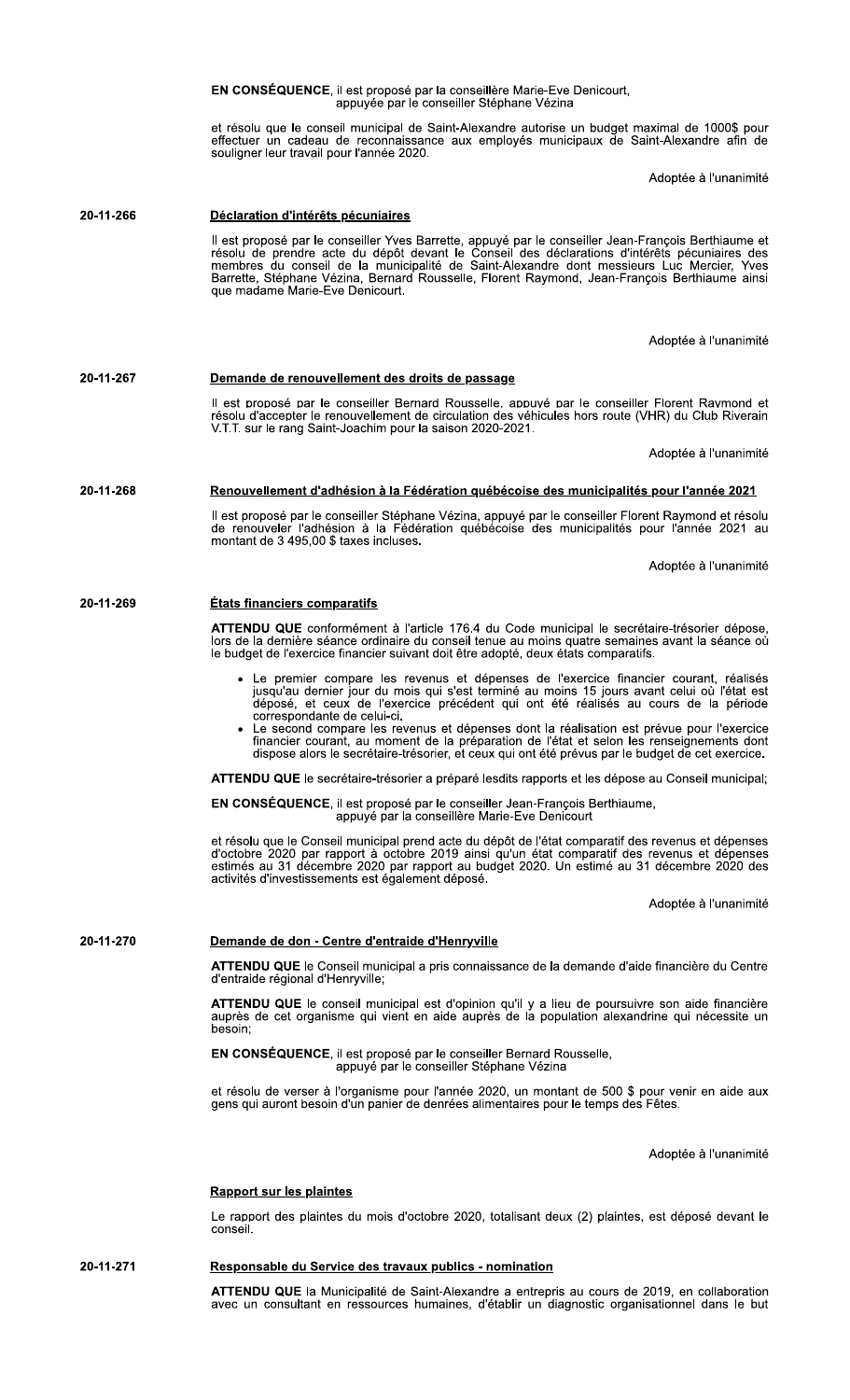d'améliorer la productivité et le service à la population:

ATTENDU QU'il est recommandé d'apporter certaines modifications à la structure actuelle;

ATTENDU QUE pour se faire, il y a lieu d'établir une description de tâches pour tous les membres du personnel de la municipalité et d'établir une structure salariale;

ATTENDU QUE la Municipalité entend adopter en début d'année une description de tâches pour chacun des postes existants ainsi qu'une structure salariale;

ATTENDU QU'afin d'alléger la tâche de la directrice des travaux publics, inspectrice en bâtiment et responsable de l'usine de filtration d'eau potable et de traitement des eaux usées, il y a lieu de procéder à la nomination d'une personne responsable des travaux publics;

EN CONSÉQUENCE il est proposé par la conseillère Marie-Eve Denicourt, appuyée par le conseiller Florent Raymond

et résolu que compte tenu de ce qui précède, le Conseil municipal procède à la nomination de<br>Monsieur Yan Robitaille au poste de « responsable du Service des Travaux publics » de la Municipalité.

Il est également résolu que Monsieur Yan Robitaille bénéficie d'une prime équivalente à 5% de sa rémunération à compter des présentes pour l'exercice de sa charge.

Adoptée à l'unanimité

## Changement de signataire pour la municipalité de Saint-Alexandre - Programme pour une protection accrue des sources d'eau potable 20-11-272

CONSIDÉRANT QUE la municipalité de Saint-Alexandre a déposé une demande d'aide financière au Programme pour une protection accrue des sources d'eau potable, volet 1, conformément à la<br>résolution 20-08-181 ;

CONSIDÉRANT QUE la demande a été déposée par monsieur Daniel Leduc qui occupait les fonctions de directeur général et secrétaire-trésorier de la municipalité de Saint-Alexandre au<br>moment du dépôt de la demande financière;

CONSIDÉRANT QUE monsieur Daniel Leduc a démissionné de son poste de directeur général et secrétaire-trésorier de la municipalité de Saint-Alexandre le 23 août 2020 ;

CONSIDÉRANT QUE le conseil municipal de Saint-Alexandre a embauché monsieur Marc-Antoine Lefebvre à titre de directeur général et secrétaire-trésorier de la municipalité de Saint-Alexandre<br>conformément à la résolution 20-09-221 ;

CONSIDÉRANT QU'il y a lieu de changer le nom du signataire autorisé pour la municipalité de Saint-Alexandre afin de signer l'ensemble des documents liés à la présente demande d'aide financière :

EN CONSÉQUENCE, il est proposé par le conseiller Yves Barrette, appuyé par le conseiller Stéphane Vézina

et résolu que monsieur Marc-Antoine Lefebvre, directeur général et secrétaire-trésorier de la<br>municipalité de Saint-Alexandre, soit autorisé à signer tous les documents reliés à la demande<br>d'aide financière relative à la r la municipalité dans le cadre du volet 1 du Programme pour une protection accrue des sources d'eau potable.

Adoptée à l'unanimité

# Avis de motion et dépôt du projet de Règlement 20-373 concernant la délégation des fonctions dévolues aux termes de la Loi sur l'Autorité des marchés publics Avis & dépôt

Avis de motion est par la présente donnée par la conseillère Marie-Eve Denicourt, qu'un règlement sera soumis à ce conseil à sa prochaine séance ou à une séance subséquente déléguant les fonctions dévolues aux termes de la

Conformément aux dispositions de l'article 445 du Code municipal du Québec, le conseiller Bernard<br>Rousselle, dépose une copie du projet de règlement 20-373 déléguant les fonctions dévolues aux<br>termes de la Loi sur l'Autori

#### 20-11-273 Assurance collective / Renouvellement au 1er janvier 2021

Il est proposé par le conseiller Jean-Francois Berthiaume, appuyé par la conseillère Marie-Eve<br>Denicourt et résolu d'accepter le contrat de renouvellement avec la Fédération québécoise des municipalités (FQM) pour les assurances collectives de l'année 2021 au montant de 46 630,20 \$ taxes en sus.

Adoptée à l'unanimité

#### 20-11-274 Acquisition du terrain 497, rue St-Denis - Remboursement frais

ATTENDU QUE le Conseil municipal a adopté le 21 octobre dernier sa résolution 20-10-255 par<br>laquelle il déclare se prévaloir de son droit de préemption à l'égard du lot 4 391 472 du cadastre du<br>Québec sis au 497 rue St-Den transmis par le propriétaire le 12 août 2020;

ATTENDU QU'en vertu de ladite résolution la Municipalité indemnise le propriétaire, sur présentation des pièces justificatives, pour les dépenses courantes (ex. électricité, assurances) assumées par ce<br>dernier depuis le 7 août 2020, date à laquelle il prévoyait céder l'immeuble au promettant acheteur;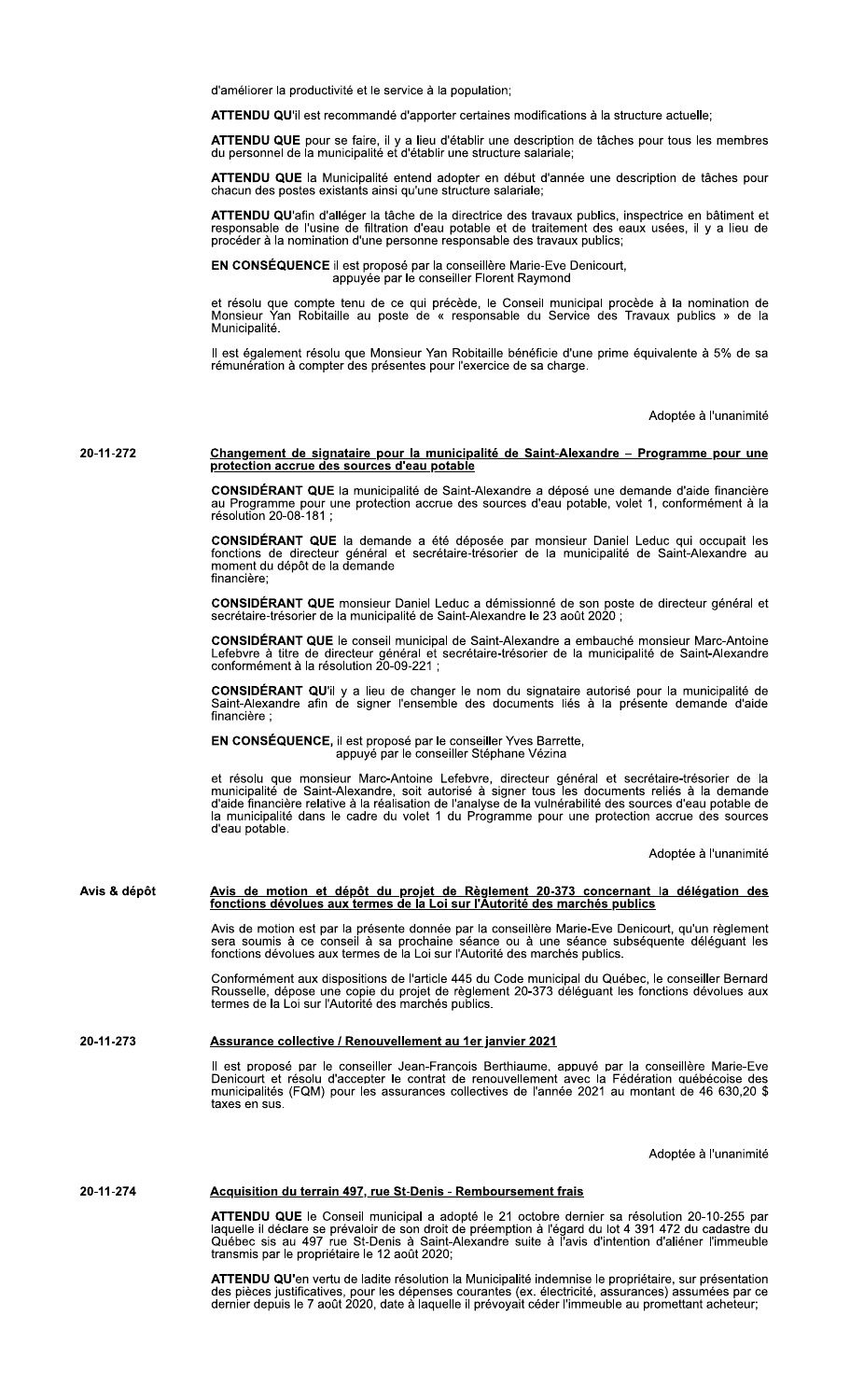ATTENDU QUE la Municipalité a reçu une réclamation de la part du propriétaire pour la couverture d'assurance de l'immeuble au montant de 2 283,34\$;

ATTENDU QU'un solde de taxes municipales de 2 547,32\$ au 31 décembre prochain plus intérêts est toujours dû sur l'immeuble;

ATTENDU QU' en raison de l'exigence des assurances de se rendre physiquement sur les lieux du<br>bâtiment, le propriétaire réclame des frais de déplacements de 796,50\$;

ATTENDU QUE la Municipalité est favorable à rembourser les frais d'assurance, les frais de déplacement ainsi que la partie des taxes dues avec ajustement en date de la vente;

EN CONSÉQUENCE, il est proposé par le conseiller Stéphane Vézina,<br>appuyé par le conseiller Jean-François Berthiaume

et résolu que la Municipalité de Saint-Alexandre est favorable à acquitter lors de l'acquisition de<br>l'immeuble portant le numéro de lot 4 391 472, les frais d'assurance sur l'immeuble, les frais de<br>déplacement ainsi que la l'acquisition.

Adoptée à l'unanimité

#### **SÉCURITÉ PUBLIQUE** 3.

#### 20-11-275 Service de sécurité incendie - Rapport

Il est proposé par le conseiller Jean-François Berthiaume, appuyé par le conseiller Yves Barrette et<br>résolu de déposer le rapport du mois d'octobre 2020 présenté par Monsieur Benoît Brodeur, directeur SSI représentant les sorties suivantes:

- 2 appels incendies
- 1 appel premier répondant

#### 20-11-276 Renouvellement de contrat avec Proanima

ATTENDU QUE la municipalité de Saint-Alexandre a adopté la résolution 19-11-192 qui octroyait le contrat de services de gestion animalière à Proanima pour la durée du 1<sup>er</sup> novembre 2019 au 31 décembre 2020 :

ATTENDU QUE la municipalité de Saint-Alexandre a désigné Proanima, dans la résolution 20-08-174, comme autorité compétente en matière de gestion des animaux sur le territoire de la<br>municipalité de Saint-Alexandre ;

ATTENDU QUE ledit contrat viendra bientôt à échéance :

ATTENDU QUE la municipalité de Saint-Alexandre désire poursuivre le service de gestion animalière par Proanima et qu'il y a lieu de renouveler ledit contrat ;

ATTENDU QUE la municipalité de Saint-Alexandre a reçu une proposition de contrat de Proanima pour une durée de 5 ans, allant du 1<sup>er</sup> janvier 2021 au 31 décembre 2025 ;

EN CONSÉQUENCE, il est proposé par le conseiller Stéphane Vézina, appuyé par le coneiller Florent Raymond

et résolu d'accorder le contrat de services de gestion animalière d'une durée de 5 ans à Proanima, au montant annuel de 7,71\$ par habitant pour l'année 2021 suivie d'une indexation annuelle de 4% au 1<sup>er</sup> janvier de chaque année ;

QUE le contrat prendra effet à compter du 1<sup>er</sup> janvier 2021 jusqu'au 31 décembre 2025 ;

QUE le maire Luc Mercier et le directeur général et secrétaire-trésorier, Marc-Antoine Lefebvre, soient autorisés à signer le contrat pour et au nom de la municipalité de Saint-Alexandre.

Adoptée à l'unanimité

20-11-277

# Appel d'offres - Acquisition d'un nouveau véhicule autopompe pour le service incendie

Il est proposé par le conseiller Jean-François Berthiaume, appuyé par le conseiller Stépane Vézina et résolu :

QUE le directeur général et secrétaire-trésorier, monsieur Marc-Antoine Lefebvre, procède au lancement de l'appel d'offres public par le système électronique d'appel d'offres (SEAO) et dans le journal Constructo pour l'acq

DE nommer monsieur Marc-Antoine Lefebvre, directeur général et secrétaire-trésorier, personne responsable de l'octroi du contrat selon la politique de gestion contractuelle de la municipalité.

Adoptée à l'unanimité

#### 20-11-278 Nomination du coordonnateur plan de mesures d'urgence

Il est proposé par la conseillère Marie-Eve Denicourt, appuyée par le conseiller Stéphane Vézina et résolu de désigner monsieur Marc-Antoine Lefebvre, directeur général et secrétaire-trésorier, comme étant le nouveau coord monsieur Daniel Leduc.

Adoptée à l'unanimité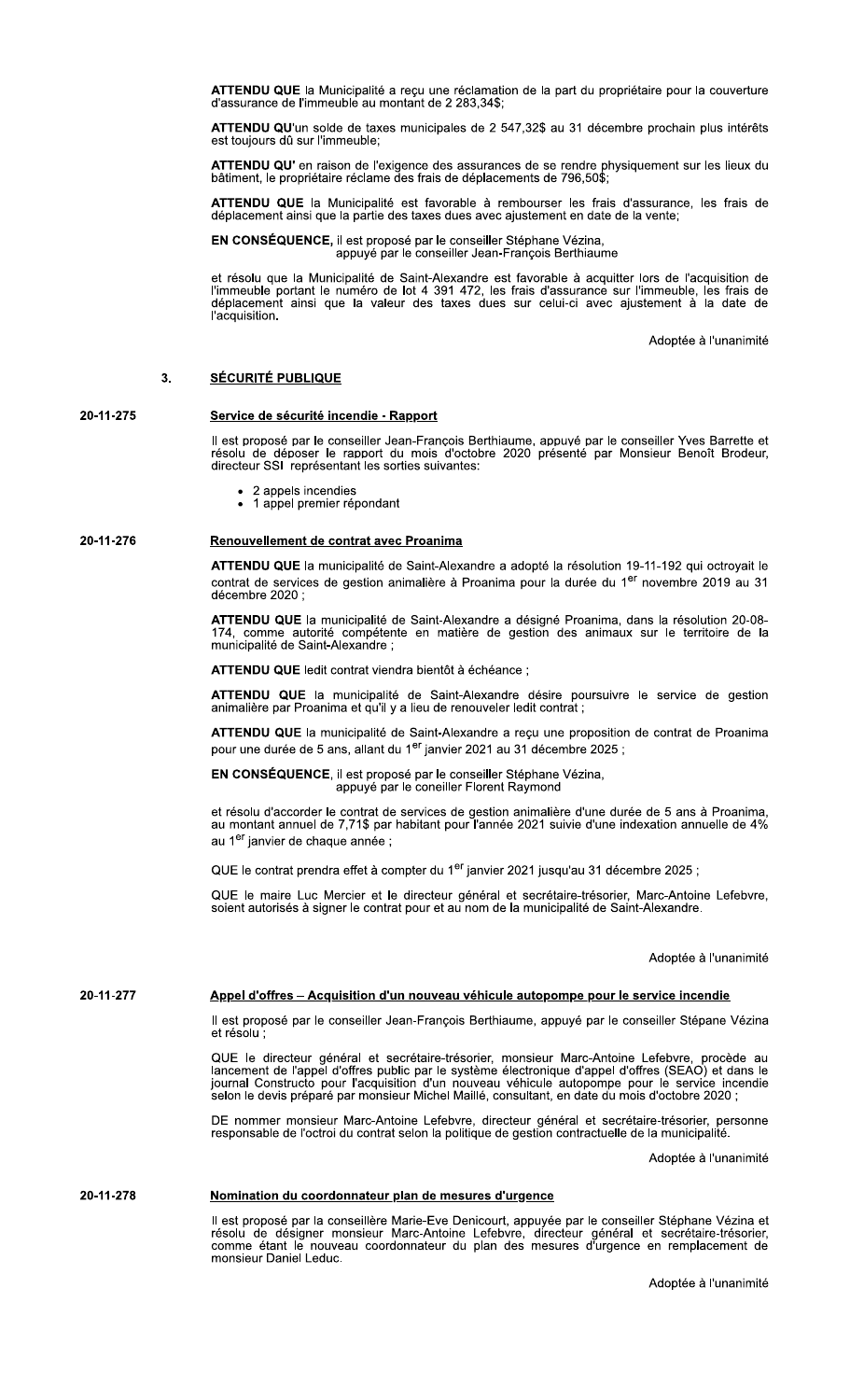Avis & dépôt <u>Avis de motion et dépôt du projet de Règlement 20-372 concernant la tarification du Service</u> de sécurité incendie

> Avis de motion est par la présente donnée par le conseiller Bernard Rousselle qu'un règlement sera<br>soumis à ce conseil à sa prochaine séance ou à une séance subséquente relatif à la tarification pour les interventions du Service de sécurité incendie afin de combattre ou prévenir un incendie de véhicules pour les non-résidents.

> Conformément aux dispositions de l'article 445 du Code municipal du Québec, le conseiller Bermard<br>Rousselle, dépose une copie du projet de règlement 20-372 relatif à la tarification pour les<br>interventions du Service de séc pour les non-résidents.

#### 20-11-279 Formations en sécurité civile

Il est proposé par le conseiller Florent Raymond, appuyé par le conseiller Yves Barrette et résolu de<br>procéder à l'inscription de Stéphane Vézina, conseiller municipal et élu responsable en sécurité<br>civile, de Marc-Antoine 1 888\$, plus les taxes applicables :

- Introduction à la sécurité civile : 1er et 8 décembre 2020
- Centre de coordination en mesures d'urgence : 12 et 19 janvier 2021<br>Centre de coordination en mesures d'urgence : 12 et 19 janvier 2021<br>Centre des opérations d'urgence sur le site : 26 janvier et 2 février 2021
- 

Adoptée à l'unanimité

#### **TRANSPORT**  $\mathbf{4}$

20-11-280

### Octroi d'un mandat de réalisation de sondages dans la chaussée du rang Saint-Anne

CONSIDÉRANT QUE la municipalité de Saint-Alexandre désire procéder à des travaux de réhabilitation de la chaussée du rang Sainte-Anne;

CONSIDÉRANT QUE pour établir la meilleure manière de procéder aux travaux de réhabilitation, la municipalité de Saint-Alexandre veut procéder à une étude actuelle de l'état de la chaussée du rang Sainte-Anne par la réalisation de carottages et de sondages ainsi que des essais en laboratoire tel que mentionné dans le document 20-3119-145 ;

EN CONSÉQUENCE, il est proposé par le conseiller Yves Barrette,<br>appuyé par le conseiller Jean-François Berthiaume

et résolu d'accepter l'offre de service 20-3119-145 de FNX Innov afin de réaliser les sondages dans<br>la chaussée du rang Sainte-Anne pour le montant de 6 900\$, plus les taxes applicables.

Adoptée à l'unanimité

## Octroi d'un mandat de réalisation des plans et devis pour les travaux de réhabilitation de la<br>chaussée du rang Sainte-Anne 20-11-281

**CONSIDÉRANT QUE** la municipalité de Saint-Alexandre désire procéder à des travaux de réhabilitation de la chaussée du rang Sainte-Anne;

CONSIDÉRANT QUE la municipalité de Saint-Alexandre a demandé un prix pour la réalisation des plans et devis pour lesdits travaux à la firme FNX Innov ;

CONSIDÉRANT QUE l'offre de service reçue comprend la réalisation des plans et devis pour les travaux, le support pour la durée de l'appel d'offre sur SEAO ainsi que des services partiels durant les travaux de construction

EN CONSÉQUENCE, il est proposé par la conseillère Marie-Eve Denicourt,<br>appuyée par le conseiller Jean-François Berthiaume

et résolu d'accepter l'offre de service F2000838-990 de FNX Innov afin de réaliser les plans et devis<br>pour les travaux de réhabilitation de la chaussée du rang Saint-Anne ainsi que l'offre de support<br>pour la durée de l'app les taxes applicables.

Adoptée à l'unanimité

#### **HYGIÈNE DU MILIEU** 5.

### 20-11-282

# Étude pour un nouveau puits pour aqueduc municipal

ATTENDU QUE la municipalité de Saint-Alexandre veut entreprendre une réflexion sur un agrandissement potentiel de son aqueduc municipal;

ATTENDU QUE le conseil municipal de Saint-Alexandre a pris connaissance de l'offre de service de Golder Associés Ltée pour effectuer une étude pour un nouveau puits pour l'aqueduc municipal :

EN CONSÉQUENCE, il est proposé par le conseiller Jean-François Berthiaume,<br>appuyé par le conseiller Yves Barrette

et résolu que le conseil municipal de la municipalité de Saint-Alexandre accepte l'offre de service de Golder Associés Ltée pour réaliser une étude pour un nouveau puits pour l'aqueduc municipal au<br>montant de 10 750\$, plus les taxes applicables.

Adoptée à l'unanimité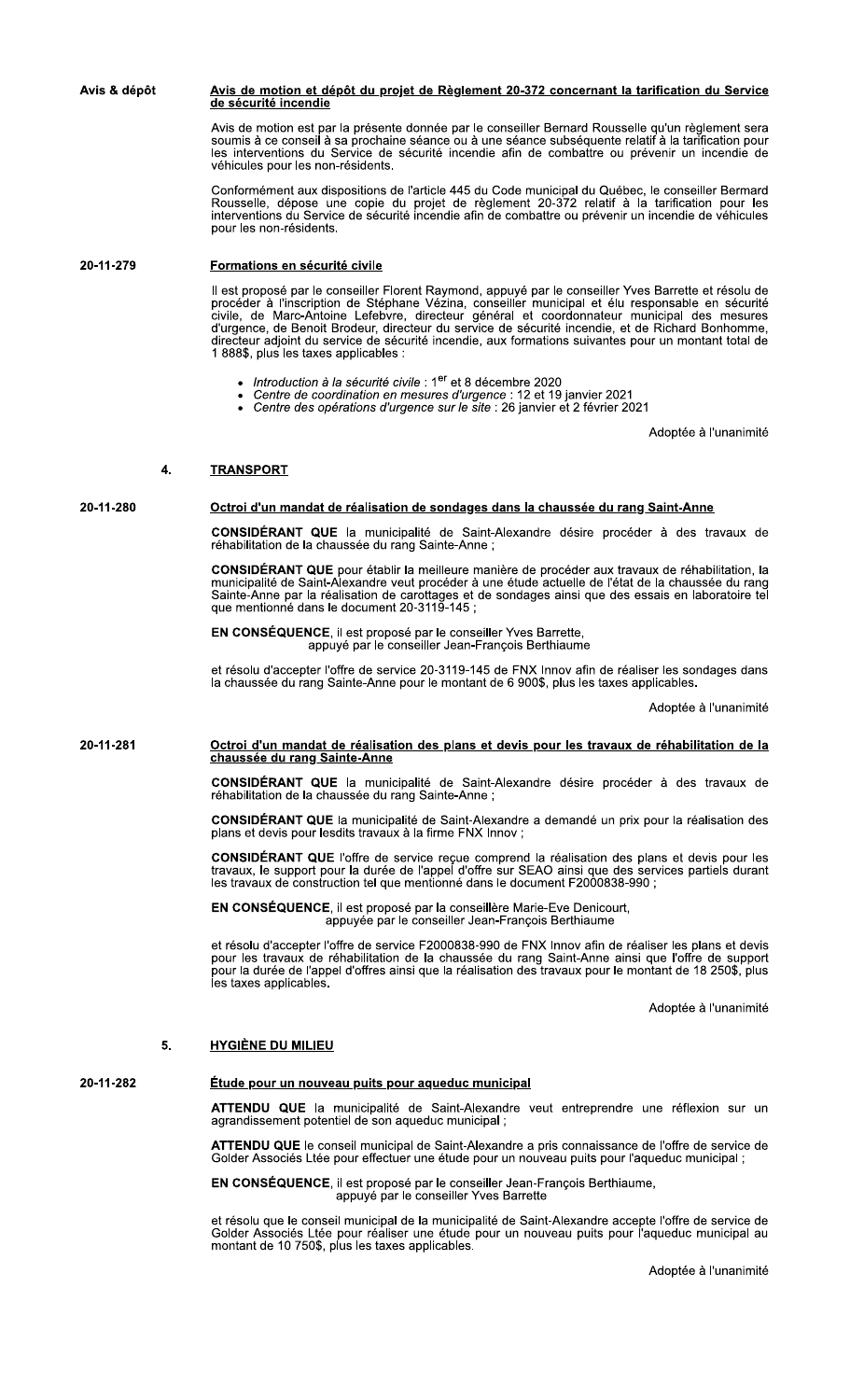#### 20-11-283 Demande de travaux d'aménagement et d'entretien du cours d'eau - Ruisseau Chartier

CONSIDÉRANT QUE la municipalité de Saint-Alexandre a reçu une demande de monsieur Denis Robitaille afin de procéder à l'entretien et le nettoyage du cours d'eau Ruisseau Chartier, sur le lot 4 390 092:

EN CONSÉQUENCE, il est proposé par le conseiller Florent Raymond,<br>appuyé par le conseiller Stéphane Vézina

et résolu que la demande soit faite auprès de la MRC du Haut-Richelieu afin que des travaux de nettoyage soient effectués dans le cours d'eau Ruisseau Chartier;

QUE le conseil de la municipalité de Saint-Alexandre avise la MRC du Haut-Richelieu de son<br>intention de procéder à la répartition des frais encourus selon la superficie contributive des terrains<br>situés sur le territoire de

QUE le projet de répartition demandé soit utilisé uniquement à titre indicatif dans le cadre de la<br>réunion des intéressés.

Adoptée à l'unanimité

### Sondage eau potable

Monsieur Yves Barrette fait le point sur le sondage d'eau potable, 227 ménages ont répondu au sondage sur une possibilité de 671 ménages, soit une participation de 33 % de la population, le conseil tient à remercier tous les participants d'avoir pris le temps de répondre.

#### **SANTÉ ET BIEN-ÊTRE** 6.

#### 7. AMÉNAGEMENT, URBANISME ET DÉVELOPPEMENT

### Service de l'urbanisme - Rapport

Le rapport des permis du mois d'octobre, émis par Louise Nadeau, inspectrice, totalisant quatorze (14) permis est déposé.

20-11-284

Recommandation du comité consultatif d'urbanisme pour la dérogation mineure 20-05 lot 5 <u>171 776 (380, rue Boulais)</u>

> **CONSIDÉRANT QUE**  $|a|$ demande de dérogation mineure présentée par monsieur Steven Narbonne pour la propriété du 380 rue Boulais;

> CONSIDÉRANT QUE la demande concerne l'implantation d'un garage détaché dans la marge avant secondaire en front de la rue Lachute;

> CONSIDÉRANT QUE le garage serait implanté à 2,75 mètres de la résidence alors que la réglementation exige 3 mètres;

> **CONSIDÉRANT QUE** le garage projeté serait implanté à 1,36 mètre de l'emprise de la<br>rue Lachute alors que la réglementation exige 7,5 mètres, soit une diminution de 6,14 mètres de la marge avant secondaire applicable ;

> **CONSIDÉRANT QUE** la demande ne porte pas atteinte à la jouissance de leur propriété des propriétaires voisins;

> **CONSIDÉRANT QUE** le projet nécessite 2 dérogations soit la réduction de la distance de la résidence à 2,75 mètres soit 0,25 mètre en deçà de la norme exigée de 3 mètres, et la réduction de la marge avant secondaire à 1,36

CONSIDÉRANT QU'un garage peut être implanté en respectant les normes exigées par la réglementation:

CONSIDÉRANT la recommandation du Comité Consultatif d'Urbanisme;

EN CONSÉQUENCE, il est proposé par le conseiller Stéphane Vézina, appuyé par le conseiller Florent Raymond

et résolu unanimement de refuser la dérogation mineure pour l'implantation d'un garage détaché sur le lot 5 171 776, à 1,36 mètre de l'emprise de la rue Lachute et à 2,75 mètre de la résidence sise au 380 rue Boulais

20-11-285

### Enlèvement d'un button sableux lot 4 389 805 et 4 389 804 - Demande CPTAQ

ATTENDU QUE le Conseil municipal a pris connaissance de la demande d'autorisation présentée par le propriétaire du lot 4 389 805 en date du 9 septembre et de la demande révisée en date du 23 octobre dernier:

ATTENDU QUE la demande d'autorisation pour l'utilisation d'un lot à une fin autre que l'agriculture vise l'enlèvement d'un buton sableux afin d'améliorer le potentiel et les possibilités agricoles du site visé sur une superficie de 24,3 ha;

ATTENDU QU'afin d'uniformiser le terrain, la demande vise également à enlever un buton sableux sur une partie du lot 4 389 804, correspondant à la zone tampon de 10 m prévue à l'autorisation n' 415734: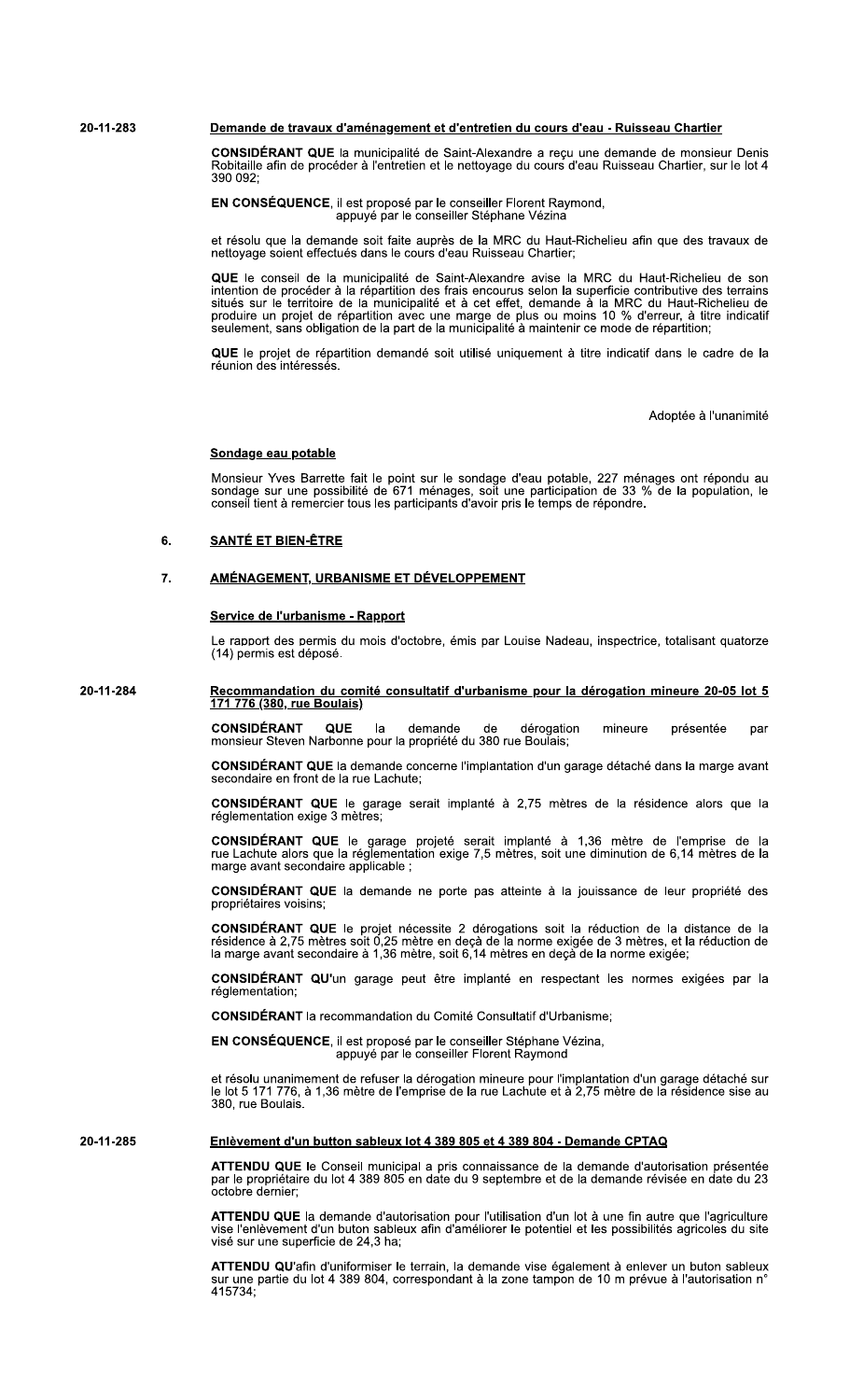ATTENDU QUE la demande respecte les dispositions du règlement de zonage de la Municipalité relative au remblai et au déblai;

ATTENDU QU'après analyse du dossier le Conseil municipal est favorable à la présente demande;

ATTENDU QUE le Conseil municipal a pris connaissance de l'article 62 de la Loi sur la protection du<br>territoire et des activités agricoles et qu'il considère que la Commission devrait autorisée la présente demande:

**EN CONSÉQUENCE**, il est proposé par le conseiller Yves Barrette,<br>appuyé par la conseillère Marie-Eve Denicourt

et résolu que compte tenu des motifs énoncés précédemment, le Conseil municipal recommande auprès de la Commission de protection du territoire agricole de faire droit à la demande d'autorisation présentée à l'égard du lot

Adoptée à l'unanimité

#### 20-11-286 Mandat pour réalisation de la politique de l'arbre et des végétaux

CONSIDÉRANT QUE la municipalité de Saint-Alexandre a effectué de multiples initiatives afin de mieux connaître, de préserver et d'améliorer la biodiversité sur son territoire ;

CONSIDÉRANT QUE la municipalité de Saint-Alexandre désire maintenant se doter d'une politique de l'arbre et des végétaux ;

CONSIDÉRANT QUE la municipalité de Saint-Alexandre a reçu une offre de service afin de rédiger la politique de l'arbre et des végétaux de CIME Haut-Richelieu daté d'octobre 2020 ;

EN CONSÉQUENCE, il est proposé par le conseiller Stéphane Vézina, appuyé par le conseiller Yves Barrette

et résolu de mandater CIME Haut-Richelieu pour la réalisation de la politique de l'arbre et des végétaux pour un montant de 3 900\$, plus les taxes applicables.

Adoptée à l'unanimité

#### 8. **LOISIRS ET CULTURE**

#### 20-11-287 ALSA - Demande de support pour le camp de jour

**CONSIDÉRANT QUE** l'Association des loisirs de Saint-Alexandre (ALSA) est responsable de l'organisation du camp de jour de Saint-Alexandre;

CONSIDÉRANT QUE la pandémie de la COVID-19 a engendré des pressions monétaires importantes sur l'organisation du camp ;

CONSIDÉRANT QUE l'ALSA a transmis au conseil municipal de Saint-Alexandre la résolution 20- $10-48;$ 

CONSIDÉRANT QUE le conseil municipal de Saint-Alexandre a adopté la résolution 20-06-138 qui mentionne le remboursement de 70% du déficit engendré par l'organisation du camp en 2020 ;

CONSIDÉRANT QUE le consei municipal de Saint-Alexandre maintient la position adoptée à la résolution 20-06-138;

EN CONSÉQUENCE, il est proposé par le conseiller Jean-François Berthiaume, appuyé par le conseiller Stéphane Vézina

et résolu que le conseil municipal accepte la demande de l'ALSA et s'engage à éponger le déficit de l'organisation du camp de jour, soit un montant de 11 217,77 \$;

QU'une copie de la présente résolution soit transmise à l'ALSA.

Adoptée à l'unanimité

# Rapport du Service des loisirs, culture et communications

Dépôt du rapport du Service des loisirs, culture et communications présenté par la directrice madame Odile Gauvin.

#### **CORRESPONDANCE** 9.

Dépôt de la liste de correspondance du mois d'octobre 2020

#### 10. **AFFAIRES DIVERSES**

Aucune affaire diverse

#### $11.$ PÉRIODE DE QUESTIONS

Conformément aux dispositions de la loi, le maire invite les personnes présentes à poser des questions aux membres du conseil municipal. De plus, le public a été invité à présenter ses questions au conseil municipal, par é (poste, télécopieur, courriel ou livré à l'hôtel de ville).